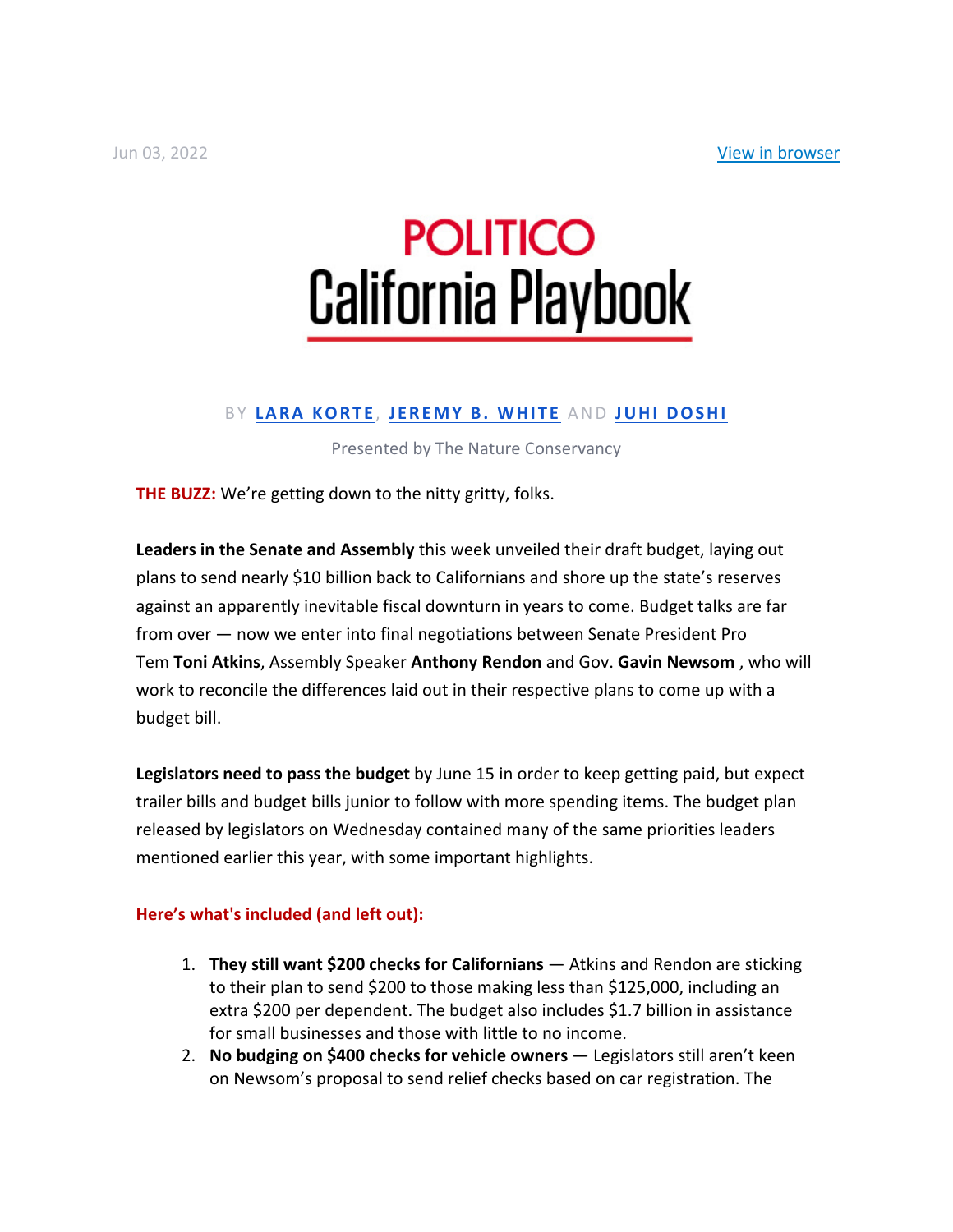governor argues distributing relief through the DMV is quicker and will cover vulnerable people who otherwise wouldn't be identified through the franchise tax board. Newsom's plan would also include a vehicle value cap, yet to be determined.

3. **All sides want funds for abortion support** — Legislators are proposing \$20 million over three years to support the the CA Abortion Support Fund, which will provide grants for nonprofit organizations and health care providers that help patients overcome barriers to abortion care, in addition to the tens of millions Newsom hasalready proposed spendingon abortion and reproductive healthcare access.

## **Not included:**

- 1. **More funding for county behavioral health** This has been a consistent criticism of Newsom's CARE Court plan. The California State Association of Public Administrators, Public Guardians and Public Conservators argue that counties are already overwhelmed, and CARE Courts could refer even more patients to the struggling systems. On Thursday, the association said it is "sounding alarms" and asking for an ongoing allocation of \$200 million to augment annual county spending of \$258 million. Despite county workers' concerns about funding, the CARE Court bill has received widespread support and recently passed the Senate with a 38-0 vote.
- 2. **They want to change the Gann Limit —** The Legislature's budget plan keeps the state \$20 million under the disco-era spending limit. But lawmakers say something needs to change if California wants to remain fiscally healthy in the coming years. The solution? A ballot measure, put to the voters, asking them to give lawmakers more flexibility in spending the state's hundreds of billions of dollars.

Newsom has already said he's on board with such a measure. The tricky part will be convincing voters they should change a law that requires the state to send money back to taxpayers if revenues are too high.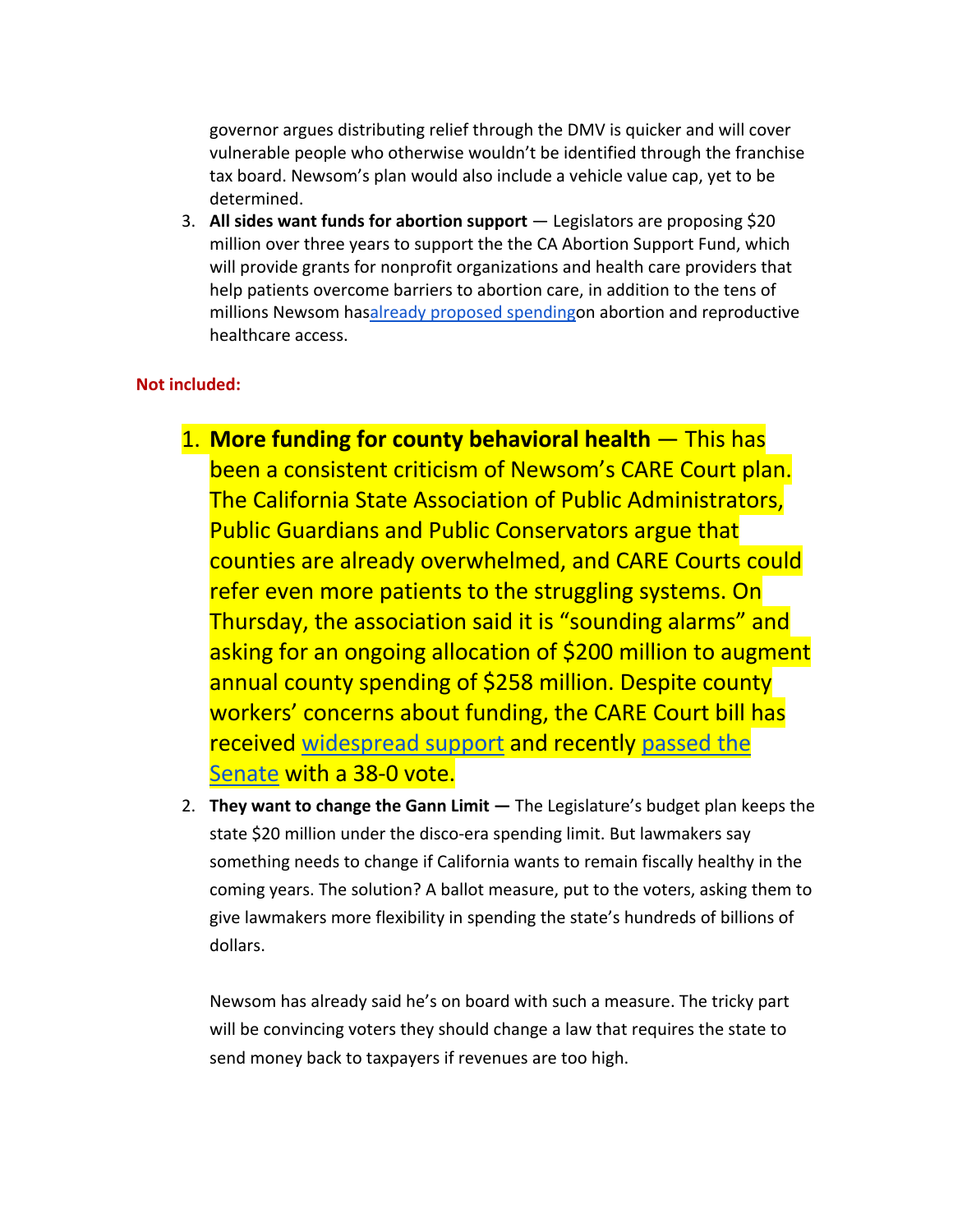#### **BUENOS DÍAS, good Friday morning.** While you were sleeping, Alameda

County reinstated its mask mandate in most indoor public settings. Alameda is likely the first county in the state to resume its indoor mask mandate after dropping it in February after the omicron spike. As of Tuesday the statewide positivity rate was 7.9 percent, but we'll get updated numbers today.

**Got a tip or story idea for California Playbook? Hit us up jwhite@politico.com and lkorte@politico.com or follow us on Twitter @JeremyBWhite and @Lara\_Korte .**

**QUOTE OF THE DAY**: "We pray that you will draw us together in a unity that serves California well." **Assemblymember Tim Grayson (D-Merced) in floor prayer after a tense Democratic caucus debate earlier this week.** 

**TWEET OF THE DAY: California labor advocate Cailtin Vega @unionista27 on the departure of Meta CEO Sheryl Sandberg** : "Hopefully it's the end of the era of telling women they need to 'lean in' to get ahead! We have been leaning, pushing, trying our best for a long time and the patriarchy is still here. New era—time for women to stand together and fight for each other and for all workers!"

**WHERE'S GAVIN?** Nothing official announced.

A message from The Nature Conservancy:

**GOV. NEWSOM: CA Needs \$1B to Protect Nature.**

California is not mobilizing fast enough to protect itself from climate change. A \$1 billion estment in the Nature-Based Solutions Budget Package is needed to protect people and nature from climate change. The May Revise funding is not enough -- \$200 million more needs to be added with **funding directed to the Wildlife Conservation Board and state conservancies.** That's a budget that will deliver results on the ground.

### **C** TOP TALKERS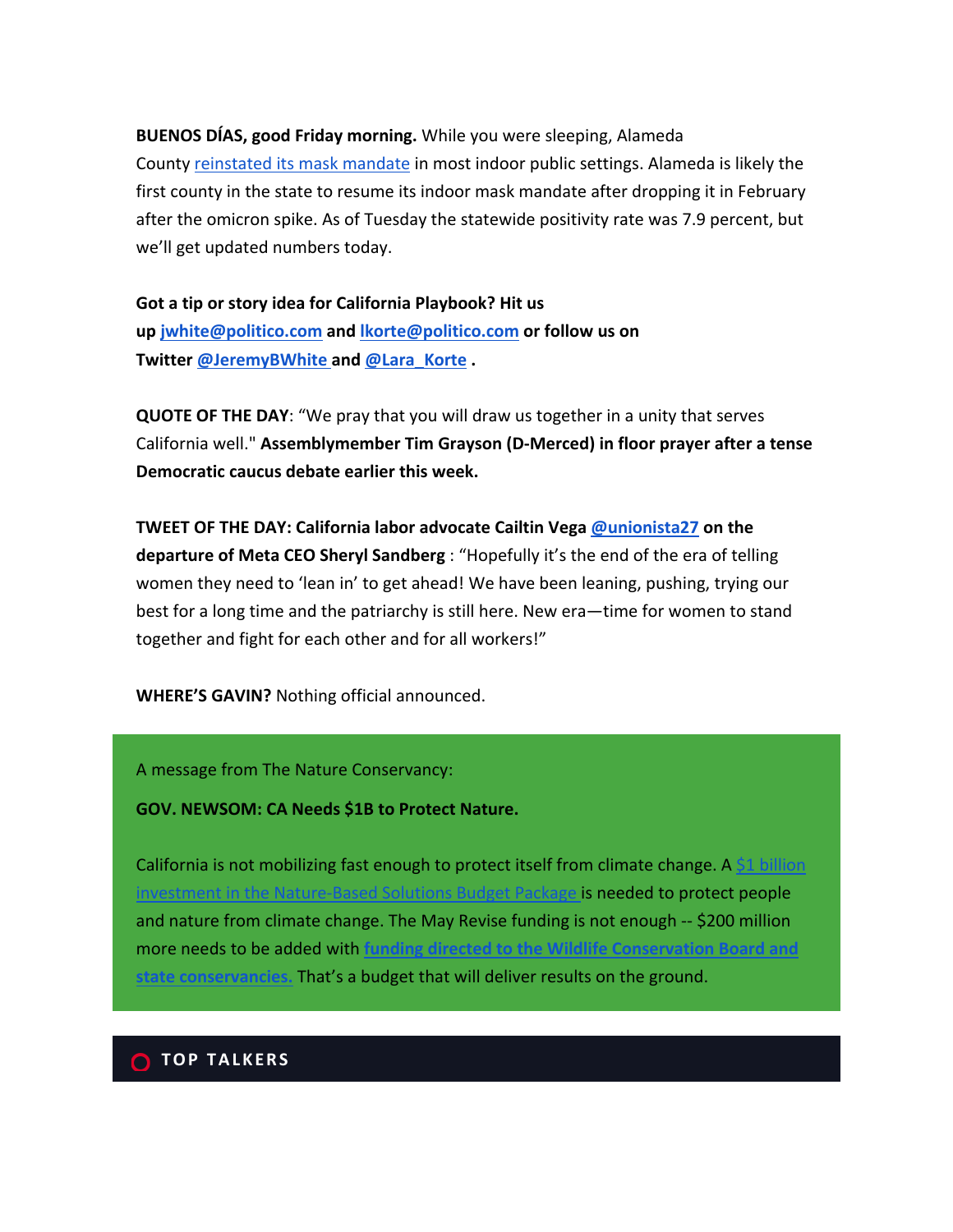**A FAILING SYSTEM — "How California shuffles its mentally ill prisoners," by CalMatters' Byrhonda Lyons and Jocelyn Wiener: "** Three decades after California's prisons first came under court monitoring for rampant abuse and neglect of prisoners with mental illness, the system is still failing to protect its sickest inmates. For many of these men (the vast majority of people behind bars are male) prison is not a place to heal. It is a place to

#### **— " SFPD, Pride parade reach compromise — some police officers marching in**

**uniform," by SF Chronicle's Ryan Kost:** "San Francisco police officers and Pride Parade officials have reached a compromise that will enable a small number of police to march in uniform at the June 26 event, after an earlier ban."

**STEP INSIDE THE WEST WING**: What's really happening in West Wing offices? Find out who's up, who's down, and who really has the president's ear in our West Wing Playbook newsletter, the insider's guide to the Biden White House and Cabinet. For buzzy nuggets and details that you won't find anywhere else, subscribe today.

# **CAMPAIGN MODE**

disappear."

**DEMS DROPPED THE BALL — "LA Democrats weren't united against Sheriff Villanueva," by the Los Angeles Times' Connor Sheets:** "Despite anger over Villanueva's political shift, L.A. County Democratic clubs and progressive advocacy groups, hampered by infighting and indecision, have failed to unite behind any of the candidates seeking to unseat the sheriff, according to party officials, delegates and voters."

**THE LEGEND FACTOR — "Column: John Legend is on a mission to remind us why 'local politics matter so much' ," by the LATimes' Erika D. Smith: "**So far, he has endorsed at least 25 candidates in multiple states, including three who are running in California. He's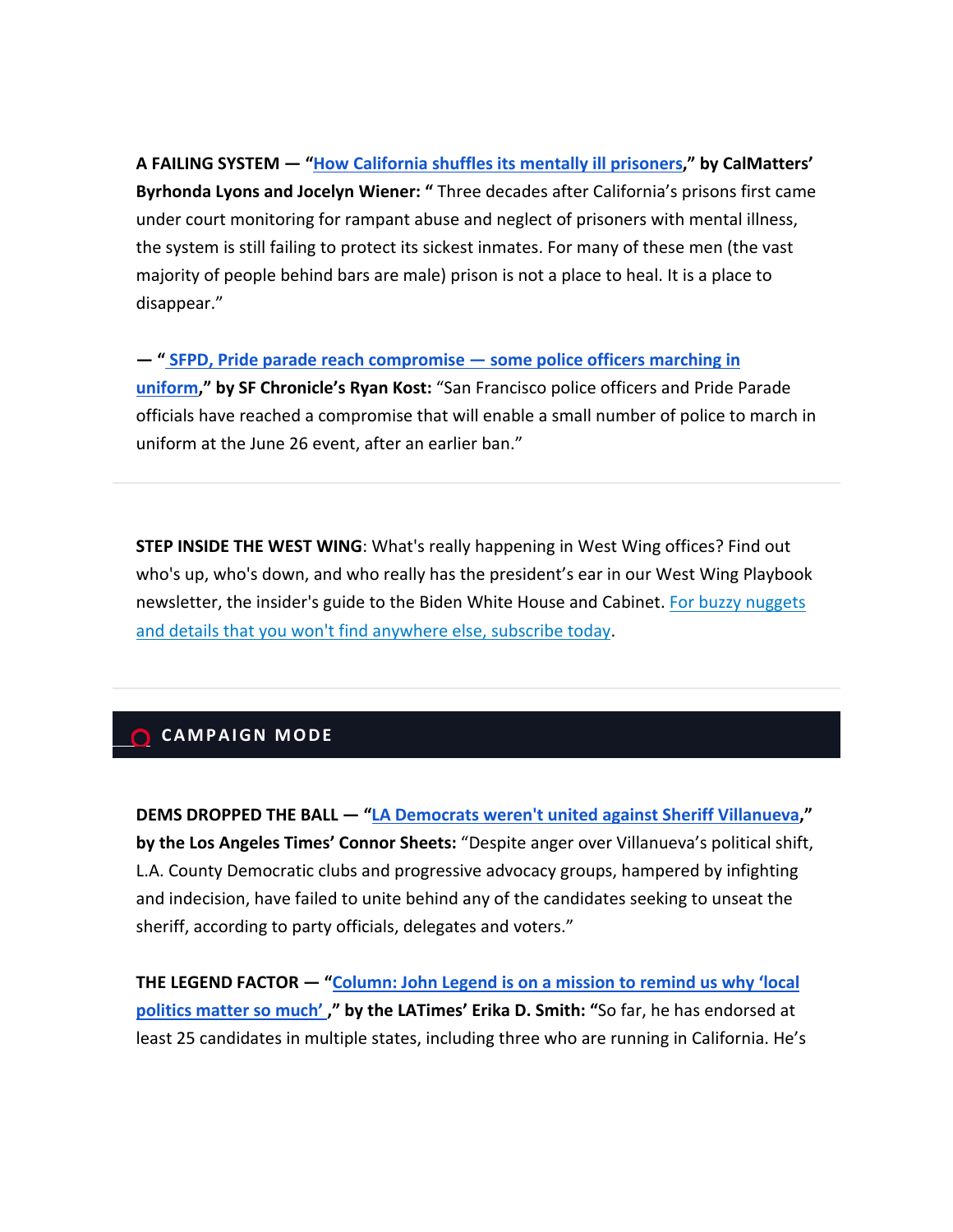also come out in support of Chesa Boudin, who is struggling to fend off a well-funded recall campaign and hang onto his job as district attorney of San Francisco."

**— " Meet the young, ambitious Black man who wants Devin Nunes' old House seat," by the LATimes' Priscella Vega:** "Hubbard is competing in a special election runoff on June 7 to serve the remainder of Devin Nunes' term, which ends in early January. The 33-yearold Democrat faces an uphill climb for several reasons, not least the tiny share of Black voters in a district that historically has voted Republican."

**— "Dividing issue in the race for state controller pits Californians' hearts against their wallets," by SF Chronicle's Joe Garofoli:** "Nevertheless, the typically low-profile controller's race has drawn prominent candidates this year to replace termed-out Democrat Betty Yee as California's chief fiscal officer, someone who holds the power to audit any government agency that spends state funds. The controller also sits on 78 state boards and commissions, ranging from the protection of the state's coastline to those overseeing health care facilities."

**RENDON'S TIMELINE: ¯\\_(**ツ**)\_/¯** — **" A Conversation With Anthony Rendon After a Leadership Challenge," by the New York Times' Jill Cowan**: When asked how long he wants to be speaker, Rendon said "I don't want to comment on that. The timing's bad. I don't want to poke any bears."

**PERSONAL ACCOUNT — " People are attacking Chesa Boudin for diversion programs. I actually went through one," by SF Gate's W.E. Banks** : "I've been reading with disappointment some of the recent attacks on diversion programs in San Francisco, and some of the blame cast on Chesa Boudin, our district attorney, for supporting these programs, which offer an alternative to conviction and incarceration. As someone who directly benefited from diversion, I know all too well how valuable these programs are."

# **CALIFORNIA AND THE CAPITOL CORRIDOR**

**LATE ATTEMPT:** For the third time, 4 a.m. is on Sen. **Scott Wiener's** agenda. The San Francisco Democrat is trying again, along with Assembly member **Matt Haney,** to let some cities keep bars open to the wee hours after he was thwarted in 2018 by then-Gov.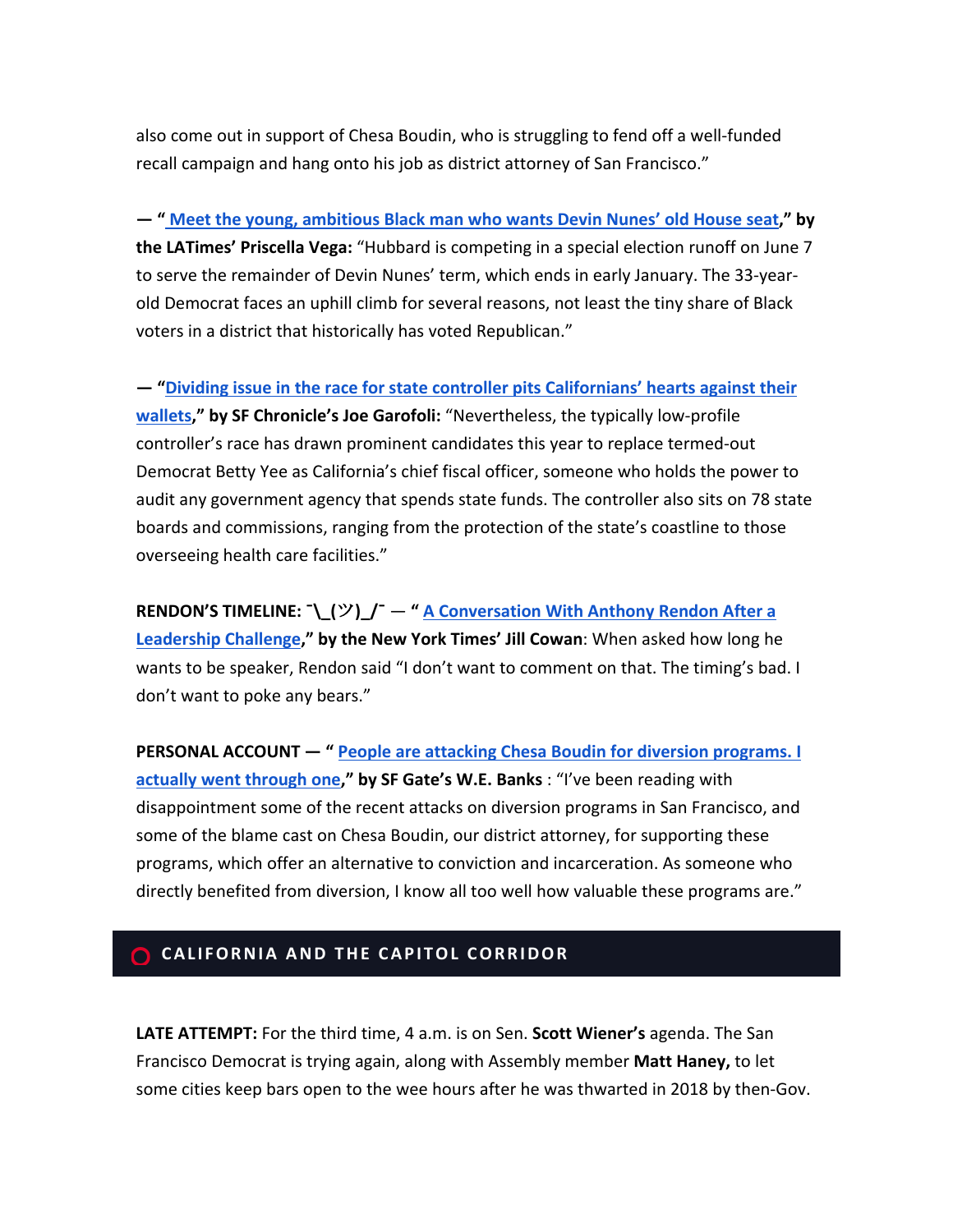Jerry Brown ("we have enough mischief from midnight to 2 without adding two more hours of mayhem") and in 2019 by weary Assembly colleagues. The vehicle is a to-beamended SB 930 that started its legislative life as a housing bill.

**SENTENCING STRUGGLE:** An appeals court yesterday upheld elements of a prior ruling blocking Los Angeles DA **George Gascón** 's directives barring his deputy prosecutors who sued to challenge the boss — from pleading prior serious and violent three strikes convictions and seeking special circumstances allegations that could result in life without parole. Gascón has modified other sentencing orders amid public pushback.

**MORE TIME FOR CRIME:** Democratic legislators on Thursday introduced a new bill aimed at upping the punishment for people who try to commit violent felonies at churches and schools in the wake of a string of attacks in California and across the country. Senate Bill 699 would create two enhancements for specific felonies attempted or committed at schools and churches: an extra two to four years for felonies including manslaughter, mayhem, kidnapping, robbery, carjacking and rape, and an extra 10 years for the commission or attempted commission of murder.

**The bill is sponsored** by Sen. **Susan Eggman** (D-Stockton), Sen. **Dave Min** (D-Irvine), Assemblymember **Carlos Villapudua** (D-Stockton) and Assemblymember **Cottie Petrie-Norris** (D-Laguna Beach).

**FORMULA SHORTAGE:** The California Department of Public Health's Women, Infants and Children (WIC) program is expanding its list of baby formula brands covered by WIC benefits from five to 130, the department announced Thursday.

A message from The Nature Conservancy: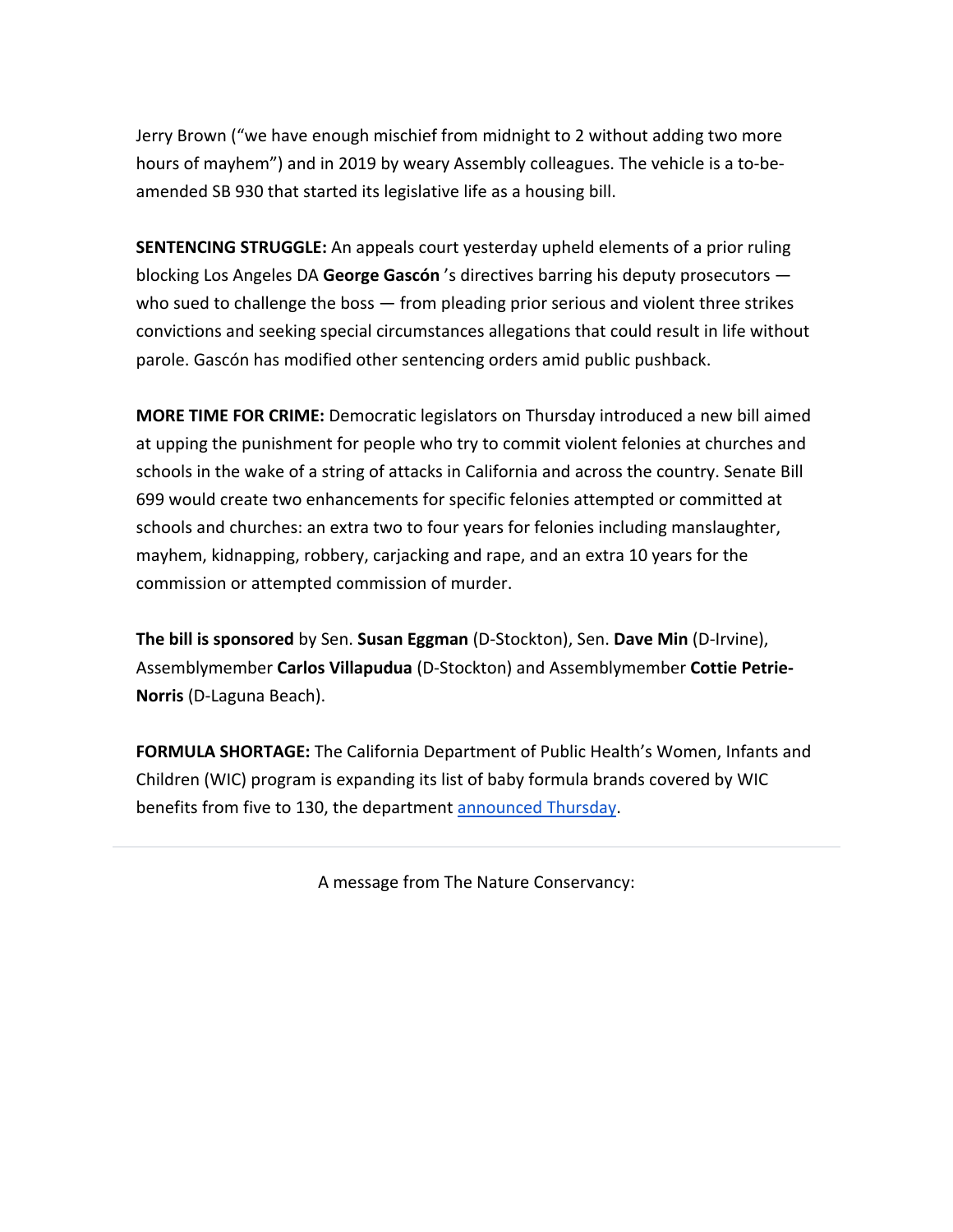

**ACT NOW** 



**NO MORE KOREAN BBQ? — "The end of Korean BBQ in L.A.? What the gas stove ban means for your fave restaurants," by the LATimes' Jenn Harris:** "All that may change by 2023 — at least in new Los Angeles buildings. The L.A. City Council last week passed a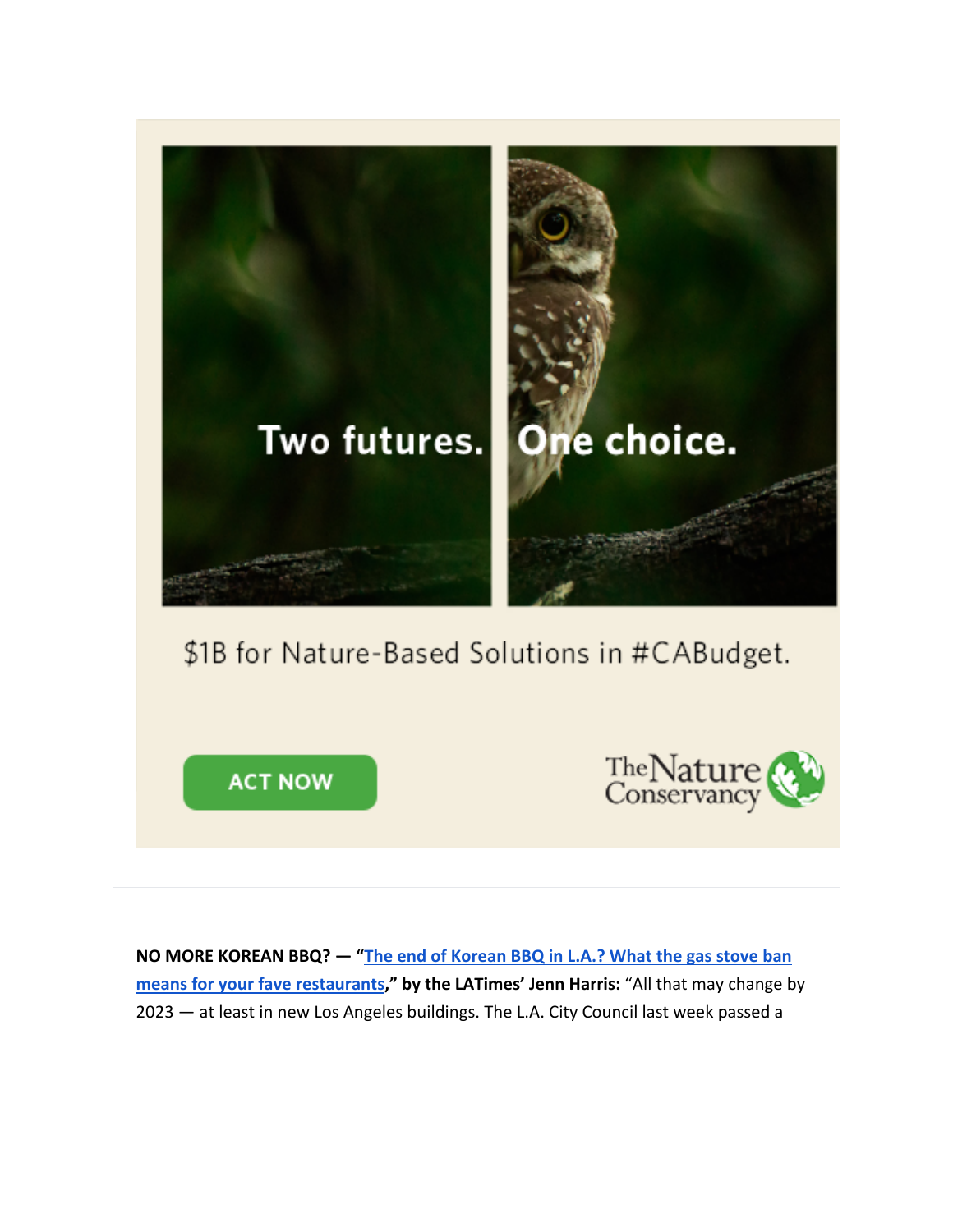motion that would ban most gas appliances in new residential and commercial construction in the city, citing an effort to combat climate change."

**THAT'S GOTTA STING — "Bees are legally fish in California, court rules. Here's why and what led to it ," by Sacramento Bee's Noor Adatia:** "Bees are now legally considered fish in California under the state's endangered species law, an appeals court in Sacramento ruled Tuesday."

**SECRETARY FUDGE IN LA — "HUD secretary joins Karen Bass in LA to see homelessness crisis, housing ," by Spectrum News 1:** "U.S. Housing and Urban Development Secretary Marcia Fudge visited Los Angeles Thursday at the request of Rep. Karen Bass, D-Los Angeles, to get a firsthand look at the city's homelessness crisis and how federal dollars are being used to address it."

**— " Is San Francisco Mayor London Breed's transgender homeless plan constitutional," by SF Gate's Alec Regimbal:** "Because Breed's plan would prioritize transgender individuals, and because the state courts just struck down a law that requires companies to appoint women to their boards of directors, one may wonder whether the proposal violates the Equal Protection clauses in the U.S. and California constitutions."

# **BIDEN, HARRIS AND THE HILL**

**— "How Kamala Harris took down Corinthian Colleges as California's attorney general, in her words," by Sac Bee's Gillian Brassil:** "Vice President Kamala Harris' decade-long "journey for justice" on behalf of Corinthian Colleges students will soon come to a close as the Biden administration promises to relieve borrowers of their remaining federal student loans."

**PELOSI VOWS ASSAULT WEAPONS BAN — by POLITICO's Jordan Carney:** Speaker Nancy Pelosi is vowing that Democrats will dig into an assault weapons ban, but she's facing a numbers crunch as she weighs whether to give it a floor vote.

### **SILICON VALLEYLAND**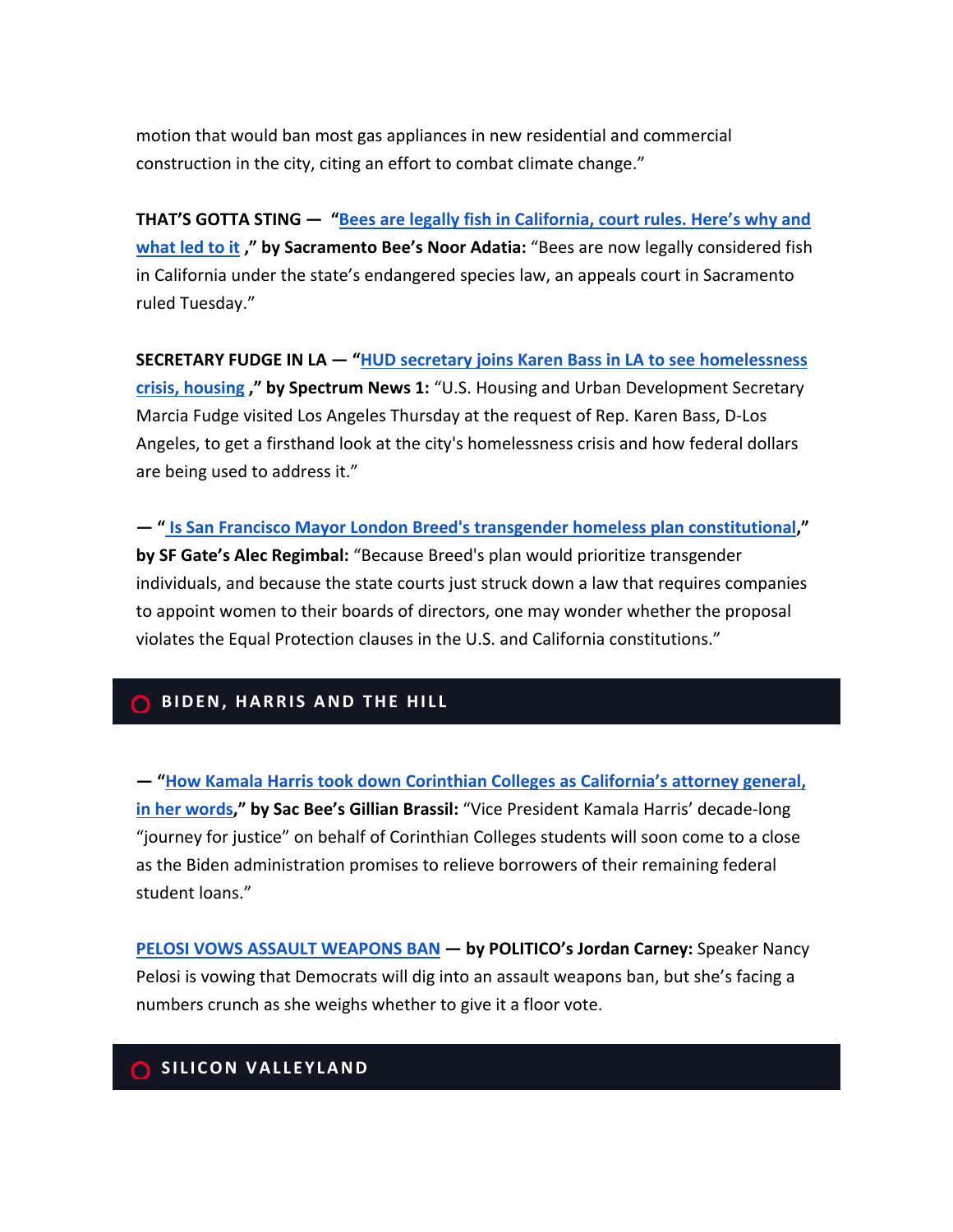## **iTAXI — "California regulators approve state's 1st robotic taxi fleet," by the AP's**

**Michael Liedtke:** "California regulators on Thursday gave a robotic taxi service the green light to begin charging passengers for driverless rides in San Francisco, a first in a state where dozens of companies have been trying to train vehicles to steer themselves on increasingly congested roads."

#### **DON'T MISS DIGITAL FUTURE DAILY - OUR TECHNOLOGY NEWSLETTER, RE-**

**IMAGINED:** Technology is always evolving, and our new tech-obsessed newsletter is too! Digital Future Daily unlocks the most important stories determining the future of technology, from Washington to Silicon Valley and innovation power centers around the world. Readers get an in-depth look at how the next wave of tech will reshape civic and political life, including activism, fundraising, lobbying and legislating. Go inside the minds of the biggest tech players, policymakers and regulators to learn how their decisions affect our lives. Don't miss out, subscribe today.

## **C**HOLLYWOODLAND

**AMBER WANTS TO APPEAL — "As Amber Heard plans appeal, her lawyer says she can't pay Johnny Depp \$10.4 million," by the LATimes' Christi Carras:** "Amber Heard will "absolutely" appeal the verdict reached this week in her defamation trial against exhusband Johnny Depp, her attorney announced Thursday morning."

# **MIXTAPE**

**METH USE — "California jail deputy suspected of meth use while on duty," by the AP.**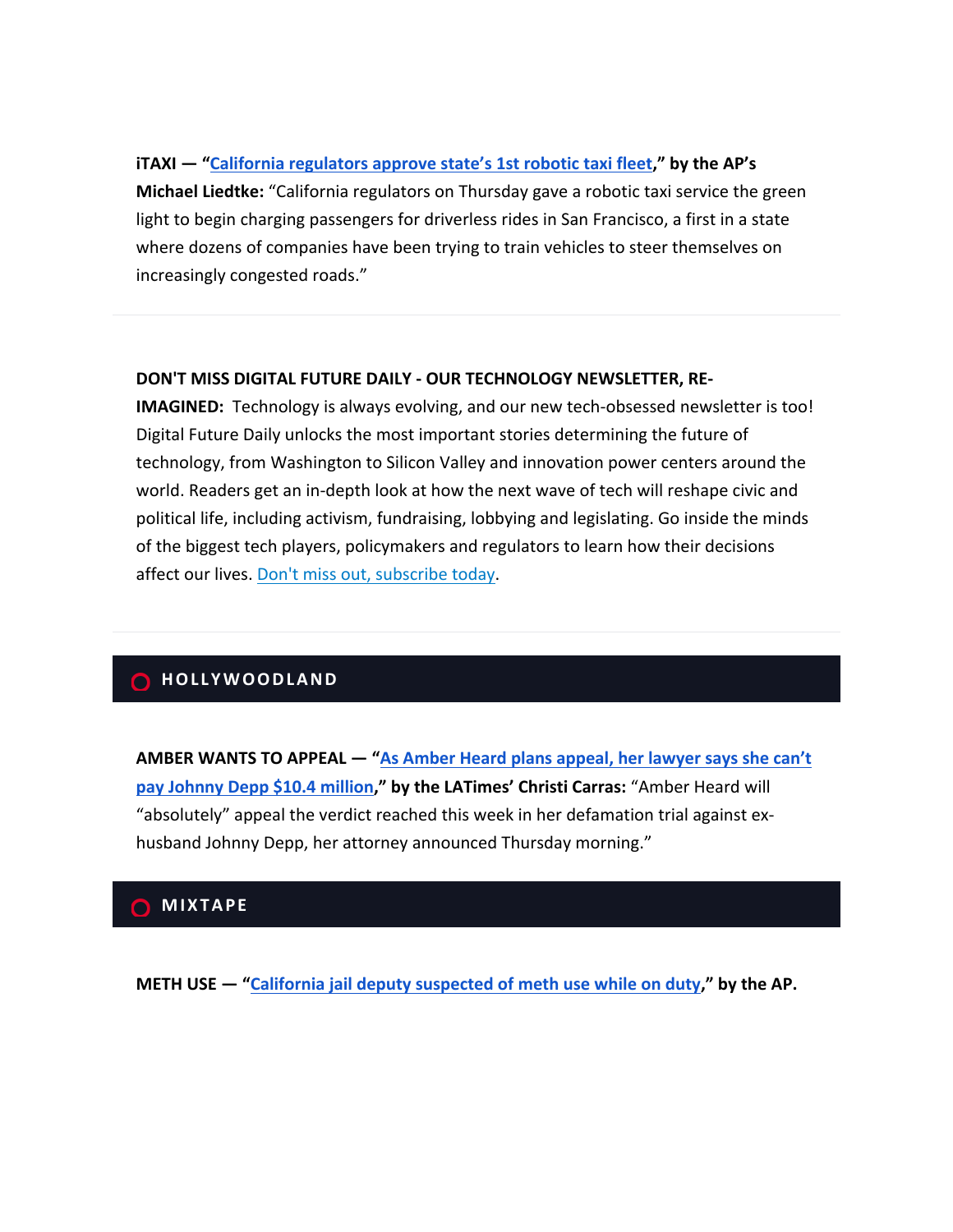**— "California man allegedly groped women on cross-country flight," by FOX News' Paul Best.**

**— " The Revolt Against Homelessness," by the Atlantic's Olga Khazan.**

**SANDBERG'S DEPARTURE — "What Sheryl Sandberg's 'Lean In' Has Meant to Women ," by the New York Times' Emma Goldberg.**

**— "Black Alumni Criticize Cal Poly's Use Of Their Images On Banners," by Mustang News' Omar Rashad.**

## **BIRTHDAYS**

**Steve Leder ... Jason Moss … Eric Schmeltzer**

A message from The Nature Conservancy:

**GOVERNOR: CA Needs \$1B to Protect Nature.**

The May Revise proposes an additional \$68 million for nature-based solutions including biodiversity, but California needs a bigger down payment on climate resilience to get our state on track. A \$1 billion investment is needed in the 2022 Nature-Based Solutions Budget Package to protect people and nature on our warming planet.

To ensure funds are spent efficiently and effectively, investments must be allocated to the Wildlife Conservation Board and state conservancies, which have a longstanding track record of effectively advancing protection and supporting the public use of natural resources.

**Invest \$1B in the Nature-Based Solutions Budget Package to protect our planet.**

*CALIFORNIA POLICY IS ALWAYS CHANGING: Know your next move. From Sacramento*